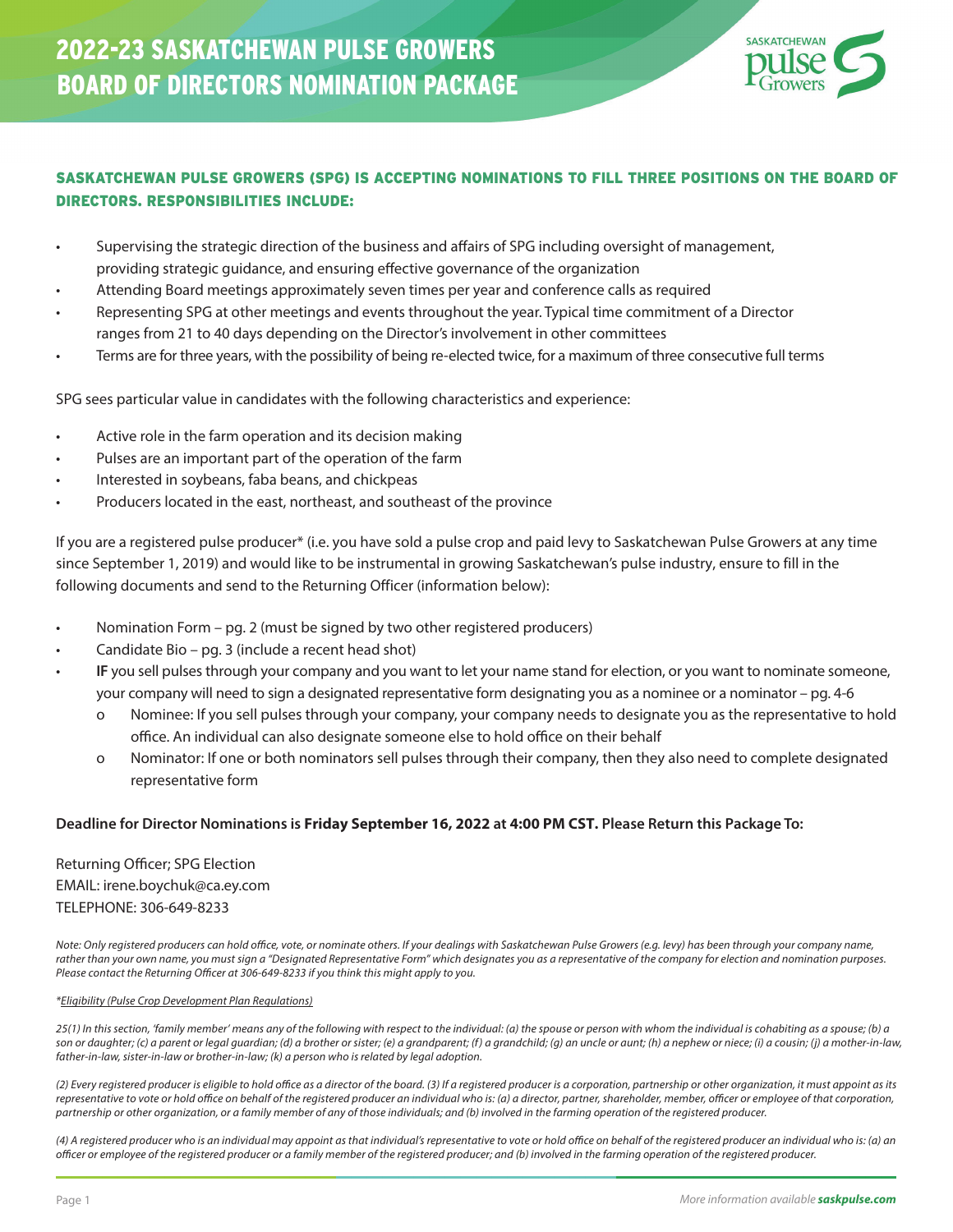

### NOMINATION FORM

In accordance with the Saskatchewan Pulse Crop Development Plan Regulations, I, the undersigned, hereby submit my name as a candidate for election to a seat on the Board of Directors of Saskatchewan Pulse Growers.

| First name (please print)                                                                                        |           | Last name (please print)                |             |
|------------------------------------------------------------------------------------------------------------------|-----------|-----------------------------------------|-------------|
| Address/Town                                                                                                     |           |                                         | Postal Code |
| Email                                                                                                            |           | Telephone                               |             |
| Signature                                                                                                        |           |                                         |             |
| I have grown the following pulse crops:                                                                          |           |                                         |             |
| 2019/2020                                                                                                        | 2020/2021 |                                         | 2021/2022   |
|                                                                                                                  |           |                                         |             |
|                                                                                                                  |           |                                         |             |
| I nominate the above pulse producer as a candidate for election as a Director of the Saskatchewan Pulse Growers. |           |                                         |             |
|                                                                                                                  |           |                                         |             |
| Name (please print)                                                                                              |           | Name (please print)                     |             |
| Address (box number and town/city name)                                                                          |           | Address (box number and town/city name) |             |
| Telephone                                                                                                        |           | Telephone                               |             |
| Email                                                                                                            |           | Email                                   |             |
| Registered Producer (Signature)                                                                                  |           | Registered Producer (Signature)         |             |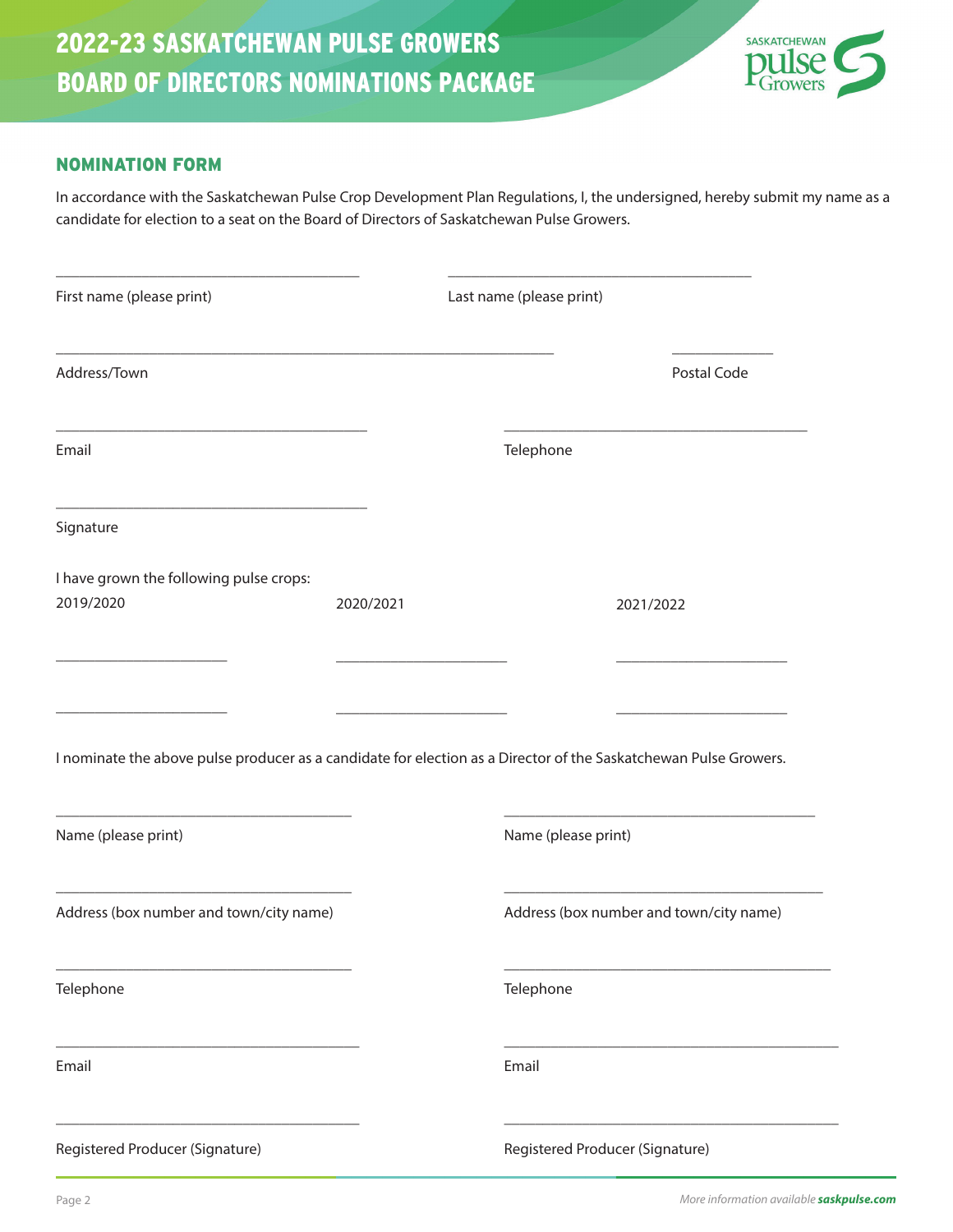

#### CANDIDATE PROFILE

| Full Name:     |  |
|----------------|--|
| Town:          |  |
| Telephone:     |  |
| Email Address: |  |

Please provide a brief candidate profile to be used in the election information. Details regarding your farming experience, previous board or related experience, issues and opportunities facing the sector, and why you are interested in being a director are some of the pieces of information that you could choose to include in your candidate profile. *\*\*Limit of 500 words\*\* Profiles will be printed as submitted. \*\*Please include a recent head shot with your nomination package (if by email a .jpeg or .png file).*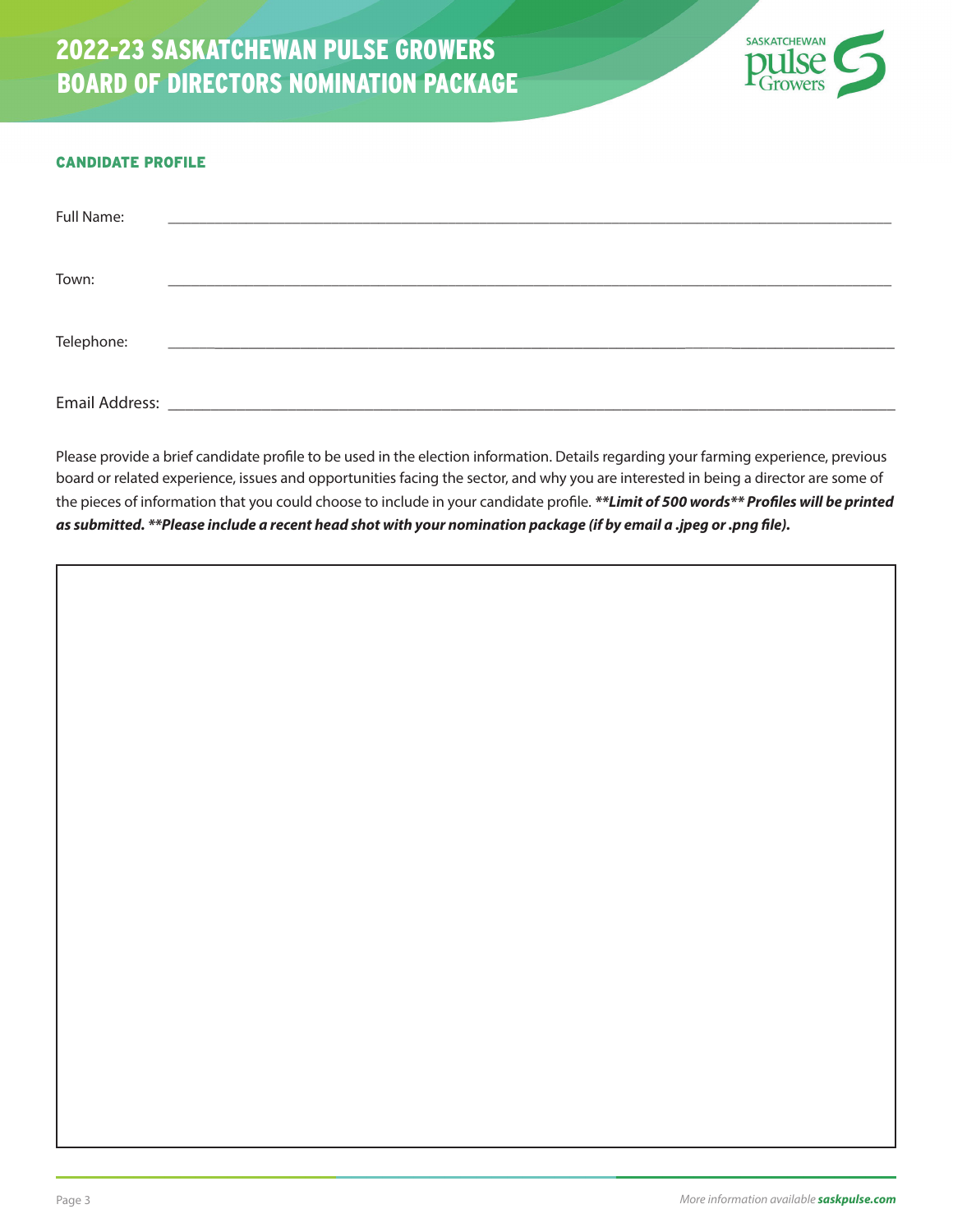# 2022-23 SASKATCHEWAN PULSE GROWERS BOARD OF DIRECTORS NOMINATION PACKAGE

### DESIGNATION OF REPRESENTATIVE

If you sell pulses through your company and you want to let your name stand for election, or you want to nominate someone, your company will need to sign a designated representative form designating you as a nominee or a nominator

- o Nominee: If you sell pulses through your company, your company needs to designate you as the representative to hold office. An individual can also designate someone else to hold office on their behalf
- o Nominator: If one or both nominators sell pulses through their company, then they also need to complete designated representative form

Pursuant to Regulations 25(4 a&b) and 25(3 a&b) of the Pulse Crop Development Plan Regulations, 2020

|                                                  | <b>Marine School Service Contract Contract Contract Contract Contract Contract Contract Contract Contract Contract</b>     |
|--------------------------------------------------|----------------------------------------------------------------------------------------------------------------------------|
| (Insert name of registered producer)             |                                                                                                                            |
|                                                  |                                                                                                                            |
| (Insert name of person to act as representative) |                                                                                                                            |
|                                                  | representative to vote and/or hold office with the Saskatchewan Pulse Crop Development Board (Saskatchewan Pulse Growers). |
|                                                  |                                                                                                                            |
| (Location)                                       | (Date)                                                                                                                     |
| Registered Producer or Company/Partnership Name  |                                                                                                                            |
| (Authorized Signing Officer)                     | (Witness)                                                                                                                  |

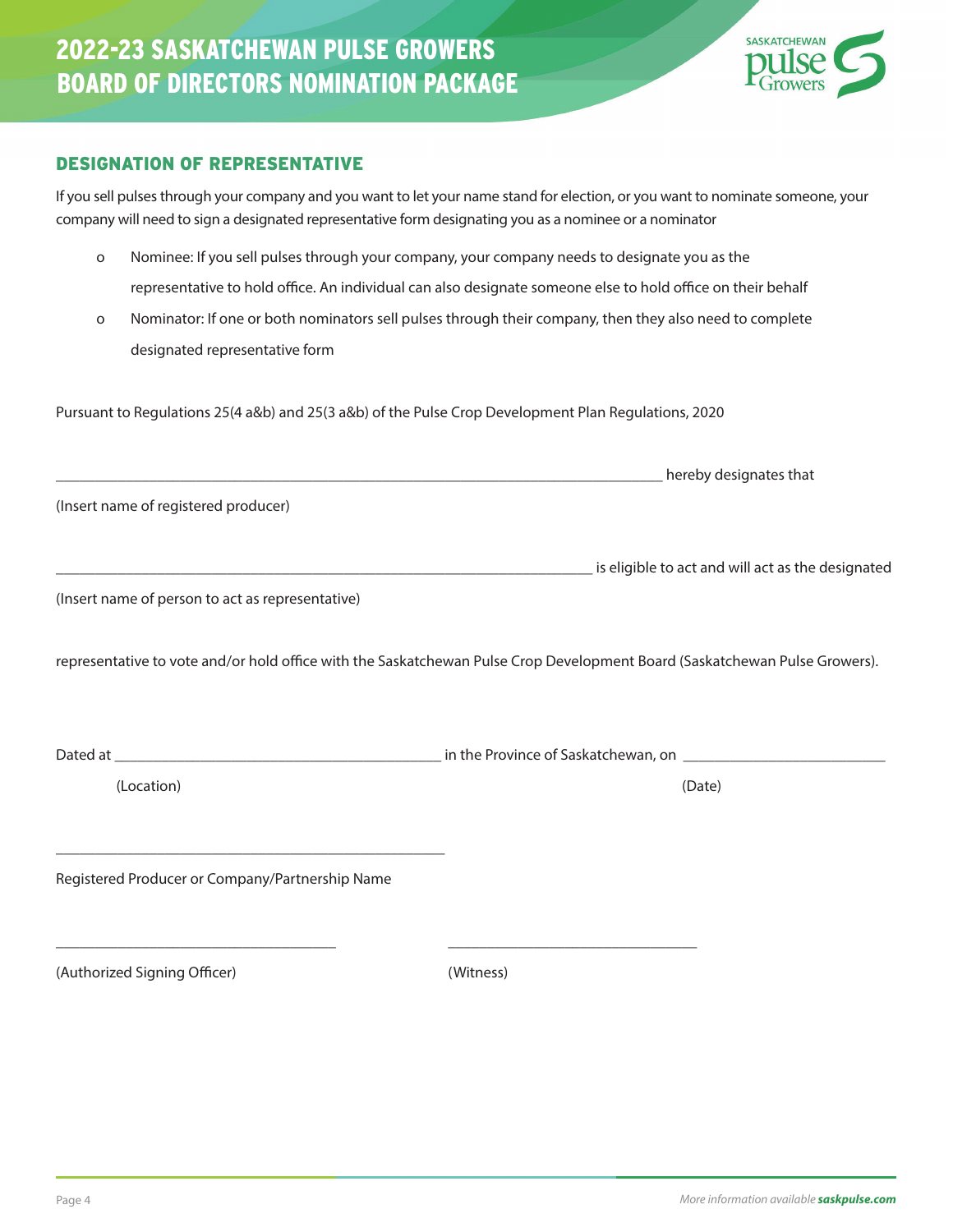# 2022-23 SASKATCHEWAN PULSE GROWERS BOARD OF DIRECTORS NOMINATION PACKAGE

### DESIGNATION OF REPRESENTATIVE

If you sell pulses through your company and you want to let your name stand for election, or you want to nominate someone, your company will need to sign a designated representative form designating you as a nominee or a nominator

- o Nominee: If you sell pulses through your company, your company needs to designate you as the representative to hold office. An individual can also designate someone else to hold office on their behalf
- o Nominator: If one or both nominators sell pulses through their company, then they also need to complete designated representative form

Pursuant to Regulations 25(4 a&b) and 25(3 a&b) of the Pulse Crop Development Plan Regulations, 2020

| (Insert name of registered producer)             |                                                                                                                                                                                                                                |
|--------------------------------------------------|--------------------------------------------------------------------------------------------------------------------------------------------------------------------------------------------------------------------------------|
|                                                  | is eligible to act and will act as the designated in the designated in the context of the designated in the designated of the designated of the designated of the designated of the designated of the designated of the design |
| (Insert name of person to act as representative) |                                                                                                                                                                                                                                |
|                                                  | representative to vote and/or hold office with the Saskatchewan Pulse Crop Development Board (Saskatchewan Pulse Growers).                                                                                                     |
| (Location)                                       | (Date)                                                                                                                                                                                                                         |
|                                                  |                                                                                                                                                                                                                                |
| Registered Producer or Company/Partnership Name  |                                                                                                                                                                                                                                |
| (Authorized Signing Officer)                     | (Witness)                                                                                                                                                                                                                      |